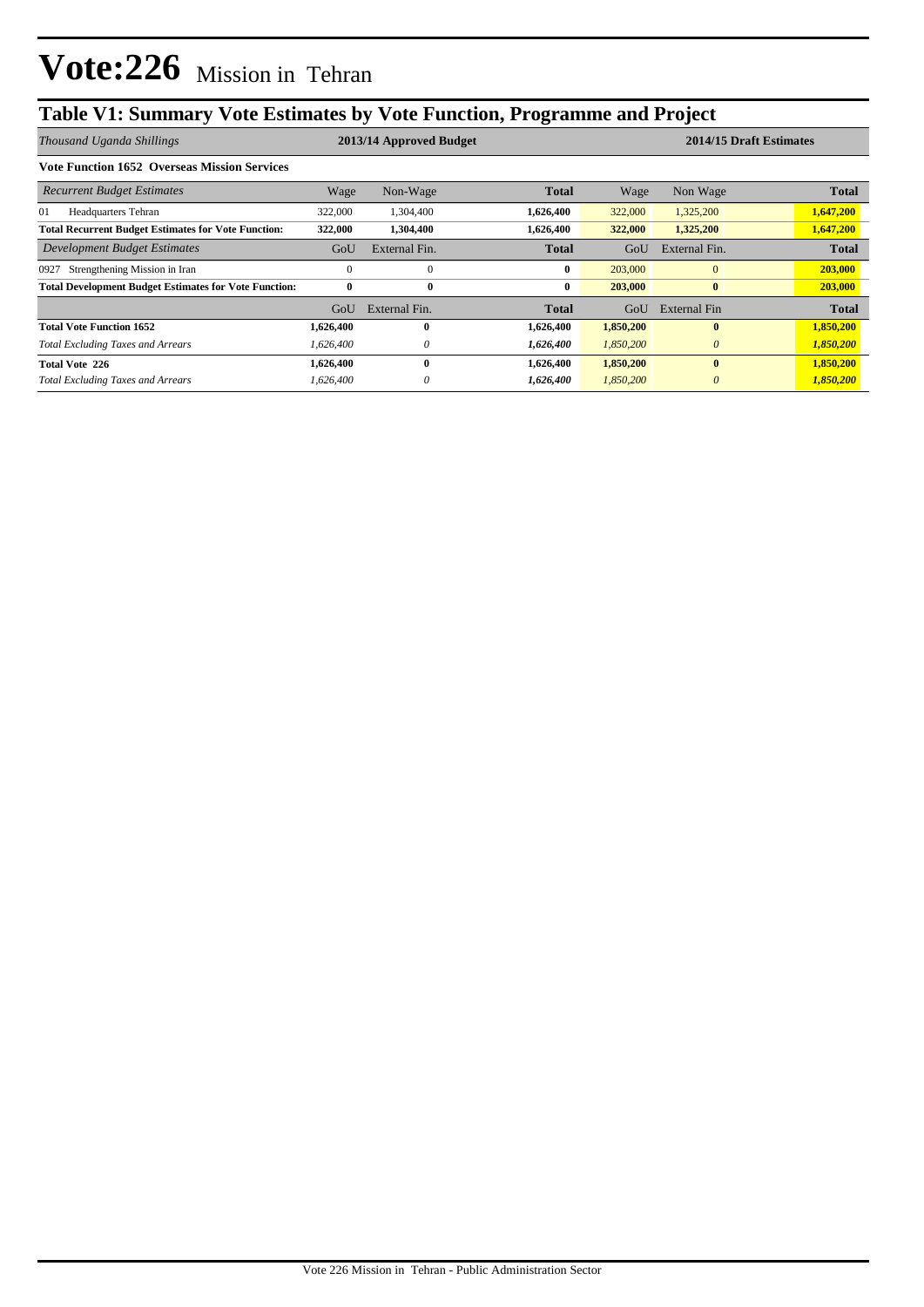# **Vote:226** Mission in Tehran

## **Table V2: Summary Vote Estimates by Item**

| Thousand Uganda Shillings                               | 2013/14 Approved Budget |                   |              | 2014/15 Draft Estimates |                       |              |  |
|---------------------------------------------------------|-------------------------|-------------------|--------------|-------------------------|-----------------------|--------------|--|
|                                                         |                         | GoU External Fin. | <b>Total</b> |                         | GoU External Fin.     | <b>Total</b> |  |
| <b>Employees, Goods and Services (Outputs Provided)</b> | 1,626,400               | 0                 | 1,626,400    | 1,647,200               | $\boldsymbol{\theta}$ | 1,647,200    |  |
| 211103 Allowances                                       | 380,125                 | $\mathbf{0}$      | 380,125      | 400,925                 | $\mathbf{0}$          | 400,925      |  |
| 211105 Missions staff salaries                          | 322,000                 | $\mathbf{0}$      | 322,000      | 322,000                 | $\overline{0}$        | 322,000      |  |
| 212201 Social Security Contributions                    | 500                     | $\mathbf{0}$      | 500          | 500                     | $\overline{0}$        | 500          |  |
| 213001 Medical expenses (To employees)                  | 20,000                  | $\Omega$          | 20,000       | 20,000                  | $\overline{0}$        | 20,000       |  |
| 221007 Books, Periodicals & Newspapers                  | 3,000                   | $\Omega$          | 3,000        | 3,000                   | $\Omega$              | 3,000        |  |
| 221009 Welfare and Entertainment                        | 20,000                  | $\mathbf{0}$      | 20,000       | 20,000                  | $\overline{0}$        | 20,000       |  |
| 221011 Printing, Stationery, Photocopying and Binding   | 12,000                  | $\mathbf{0}$      | 12,000       | 12,000                  | $\overline{0}$        | 12,000       |  |
| 222001 Telecommunications                               | 25,000                  | $\mathbf{0}$      | 25,000       | 25,000                  | $\mathbf{0}$          | 25,000       |  |
| 222002 Postage and Courier                              | 4,000                   | $\Omega$          | 4,000        | 4,000                   | $\overline{0}$        | 4,000        |  |
| 222003 Information and communications technology (ICT)  | 10,000                  | $\Omega$          | 10,000       | 10,000                  | $\Omega$              | 10,000       |  |
| 223003 Rent – (Produced Assets) to private entities     | 608,059                 | $\Omega$          | 608,059      | 608,059                 | $\overline{0}$        | 608,059      |  |
| 223005 Electricity                                      | 10,000                  | $\Omega$          | 10,000       | 10,000                  | $\Omega$              | 10,000       |  |
| 223006 Water                                            | 4,500                   | $\mathbf{0}$      | 4,500        | 4,500                   | $\overline{0}$        | 4,500        |  |
| 223007 Other Utilities- (fuel, gas, firewood, charcoal) | 6,000                   | $\Omega$          | 6,000        | 6,000                   | $\Omega$              | 6,000        |  |
| 226001 Insurances                                       | 6,000                   | $\mathbf{0}$      | 6,000        | 6,000                   | $\Omega$              | 6,000        |  |
| 227001 Travel inland                                    | 56,000                  | $\mathbf{0}$      | 56,000       | 56,000                  | $\Omega$              | 56,000       |  |
| 227002 Travel abroad                                    | 117,978                 | $\Omega$          | 117,978      | 117,978                 | $\Omega$              | 117,978      |  |
| 227004 Fuel, Lubricants and Oils                        | 10,000                  | $\Omega$          | 10,000       | 10,000                  | $\Omega$              | 10,000       |  |
| 228002 Maintenance - Vehicles                           | 6,000                   | $\mathbf{0}$      | 6,000        | 6,000                   | $\mathbf{0}$          | 6,000        |  |
| 228003 Maintenance – Machinery, Equipment & Furniture   | 5,238                   | $\mathbf{0}$      | 5,238        | 5,238                   | $\mathbf{0}$          | 5,238        |  |
| <b>Investment</b> (Capital Purchases)                   | 0                       | 0                 | 0            | 203,000                 | $\boldsymbol{\theta}$ | 203,000      |  |
| 231004 Transport equipment                              | $\Omega$                | $\mathbf{0}$      | 0            | 163,000                 | $\Omega$              | 163,000      |  |
| 231006 Furniture and fittings (Depreciation)            | $\Omega$                | $\mathbf{0}$      | 0            | 40,000                  | $\mathbf{0}$          | 40,000       |  |
| <b>Grand Total Vote 226</b>                             | 1,626,400               | $\bf{0}$          | 1,626,400    | 1,850,200               | $\bf{0}$              | 1,850,200    |  |
| <b>Total Excluding Taxes and Arrears</b>                | 1,626,400               | 0                 | 1,626,400    | 1,850,200               | 0                     | 1,850,200    |  |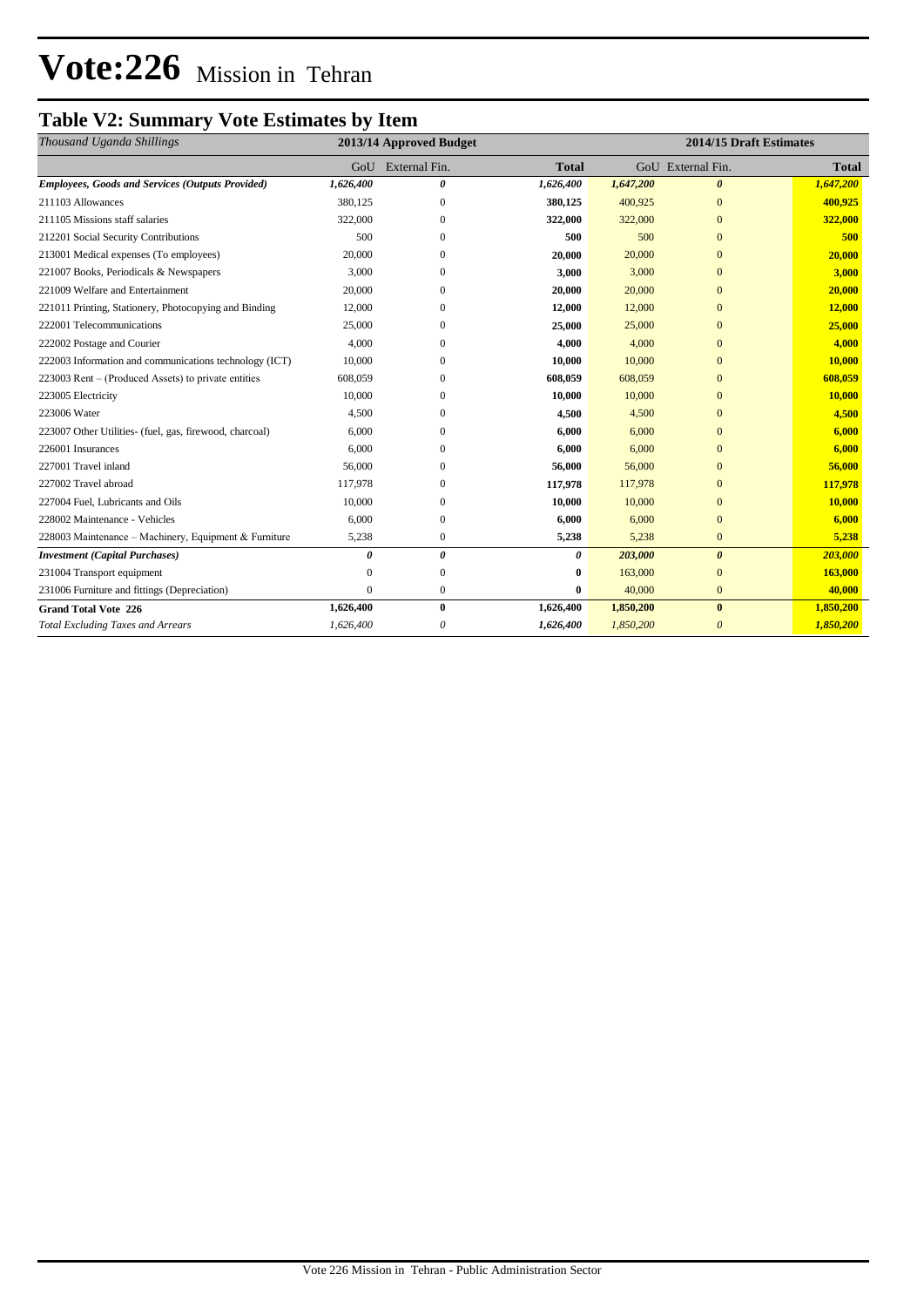# **Vote:226** Mission in Tehran

## **Table V3: Detailed Estimates by Vote Function, Cost Centre, Output and Item**

### *Vote Function 1652 Overseas Mission Services*

#### *Recurrent Budget Estimates*

#### **Programme 01 Headquarters Tehran**

| Thousand Uganda Shillings                                            |                  | 2013/14 Approved Budget |              | 2014/15 Draft Estimates |                  |              |
|----------------------------------------------------------------------|------------------|-------------------------|--------------|-------------------------|------------------|--------------|
| <b>Outputs Provided</b>                                              | Wage             | Non-Wage                | <b>Total</b> | Wage                    | Non Wage         | <b>Total</b> |
| <b>Output:165201 Cooperation frameworks</b>                          |                  |                         |              |                         |                  |              |
| 211103 Allowances                                                    | $\boldsymbol{0}$ | 316,625                 | 316,625      | $\mathbf{0}$            | 337,425          | 337,425      |
| 211105 Missions staff salaries                                       | 322,000          | $\mathbf{0}$            | 322,000      | 322,000                 | $\boldsymbol{0}$ | 322,000      |
| 213001 Medical expenses (To employees)                               | $\boldsymbol{0}$ | 20,000                  | 20,000       | $\mathbf{0}$            | 20,000           | 20,000       |
| 221011 Printing, Stationery, Photocopying and                        | $\boldsymbol{0}$ | 10,000                  | 10,000       | $\boldsymbol{0}$        | 10,000           | 10,000       |
| 222001 Telecommunications                                            | $\boldsymbol{0}$ | 20,000                  | 20,000       | $\mathbf{0}$            | 20,000           | 20,000       |
| 222002 Postage and Courier                                           | $\boldsymbol{0}$ | 4,000                   | 4,000        | $\mathbf{0}$            | 4,000            | 4,000        |
| 222003 Information and communications techn                          | $\boldsymbol{0}$ | 9,000                   | 9,000        | $\mathbf{0}$            | 9,000            | 9,000        |
| 223003 Rent – (Produced Assets) to private enti                      | $\boldsymbol{0}$ | 398,397                 | 398,397      | $\mathbf{0}$            | 398,397          | 398,397      |
| 223005 Electricity                                                   | $\boldsymbol{0}$ | 10,000                  | 10,000       | $\mathbf{0}$            | 10,000           | 10,000       |
| 223006 Water                                                         | $\boldsymbol{0}$ | 500                     | 500          | $\mathbf{0}$            | 500              | 500          |
| 227001 Travel inland                                                 | $\boldsymbol{0}$ | 40,000                  | 40,000       | $\mathbf{0}$            | 40,000           | 40,000       |
| 227002 Travel abroad                                                 | $\boldsymbol{0}$ | 100,000                 | 100,000      | $\mathbf{0}$            | 100,000          | 100,000      |
| Total Cost of Output 165201:                                         | 322,000          | 928,522                 | 1,250,522    | 322,000                 | 949,322          | 1,271,322    |
| Output:165202 Consulars services                                     |                  |                         |              |                         |                  |              |
| 211103 Allowances                                                    | $\boldsymbol{0}$ | 41,000                  | 41,000       | $\boldsymbol{0}$        | 41,000           | 41,000       |
| 221007 Books, Periodicals & Newspapers                               | $\boldsymbol{0}$ | 3,000                   | 3,000        | $\boldsymbol{0}$        | 3,000            | 3,000        |
| 222001 Telecommunications                                            | $\boldsymbol{0}$ | 5,000                   | 5,000        | $\mathbf{0}$            | 5,000            | 5,000        |
| 223003 Rent – (Produced Assets) to private enti                      | $\boldsymbol{0}$ | 6,662                   | 6,662        | $\mathbf{0}$            | 6,662            | 6,662        |
| 223006 Water                                                         | $\boldsymbol{0}$ | 4,000                   | 4,000        | $\mathbf{0}$            | 4,000            | 4,000        |
| 223007 Other Utilities- (fuel, gas, firewood, cha                    | $\boldsymbol{0}$ | 5,000                   | 5,000        | $\mathbf{0}$            | 5,000            | 5,000        |
| 226001 Insurances                                                    | $\boldsymbol{0}$ | 4,000                   | 4,000        | $\mathbf{0}$            | 4,000            | 4,000        |
| 227001 Travel inland                                                 | $\boldsymbol{0}$ | 10,000                  | 10,000       | $\mathbf{0}$            | 10,000           | 10,000       |
| 227002 Travel abroad                                                 | $\boldsymbol{0}$ | 16,978                  | 16,978       | $\mathbf{0}$            | 16,978           | 16,978       |
| 227004 Fuel, Lubricants and Oils                                     | $\boldsymbol{0}$ | 8,000                   | 8,000        | $\mathbf{0}$            | 8,000            | 8,000        |
| 228002 Maintenance - Vehicles                                        | $\boldsymbol{0}$ | 4,000                   | 4,000        | $\mathbf{0}$            | 4,000            | 4,000        |
| 228003 Maintenance – Machinery, Equipment                            | $\boldsymbol{0}$ | 4,238                   | 4,238        | $\mathbf{0}$            | 4,238            | 4,238        |
| Total Cost of Output 165202:                                         | 0                | 111,878                 | 111,878      | $\boldsymbol{\theta}$   | 111,878          | 111,878      |
| Output:165204 Promotion of trade, tourism, education, and investment |                  |                         |              |                         |                  |              |
| 211103 Allowances                                                    | $\boldsymbol{0}$ | 22,500                  | 22,500       | $\boldsymbol{0}$        | 22,500           | 22,500       |
| 212201 Social Security Contributions                                 | $\boldsymbol{0}$ | 500                     | 500          | $\mathbf{0}$            | 500              | 500          |
| 221009 Welfare and Entertainment                                     | $\boldsymbol{0}$ | 20,000                  | 20,000       | $\mathbf{0}$            | 20,000           | 20,000       |
| 221011 Printing, Stationery, Photocopying and                        | $\boldsymbol{0}$ | 2,000                   | 2,000        | $\mathbf{0}$            | 2,000            | 2,000        |
| 222003 Information and communications techn                          | $\boldsymbol{0}$ | 1,000                   | 1,000        | $\mathbf{0}$            | 1,000            | 1,000        |
| 223003 Rent – (Produced Assets) to private enti                      | $\boldsymbol{0}$ | 203,000                 | 203,000      | $\Omega$                | 203,000          | 203,000      |
| 223007 Other Utilities- (fuel, gas, firewood, cha                    | $\boldsymbol{0}$ | 1,000                   | 1,000        | $\boldsymbol{0}$        | 1,000            | <b>1,000</b> |
| 226001 Insurances                                                    | $\boldsymbol{0}$ | 2,000                   | 2,000        | $\boldsymbol{0}$        | 2,000            | 2,000        |
| 227001 Travel inland                                                 | $\boldsymbol{0}$ | 6,000                   | 6,000        | $\boldsymbol{0}$        | 6,000            | 6,000        |
| 227002 Travel abroad                                                 | $\boldsymbol{0}$ | 1,000                   | 1,000        | $\boldsymbol{0}$        | 1,000            | <b>1,000</b> |
| 227004 Fuel, Lubricants and Oils                                     | $\boldsymbol{0}$ | 2,000                   | 2,000        | $\boldsymbol{0}$        | 2,000            | 2,000        |
| 228002 Maintenance - Vehicles                                        | $\boldsymbol{0}$ | 2,000                   | 2,000        | $\boldsymbol{0}$        | 2,000            | 2,000        |
| 228003 Maintenance - Machinery, Equipment                            | $\boldsymbol{0}$ | 1,000                   | 1,000        | $\boldsymbol{0}$        | 1,000            | <b>1,000</b> |
| Total Cost of Output 165204:                                         | 0                | 264,000                 | 264,000      | 0                       | 264,000          | 264,000      |
| <b>Total Cost of Outputs Provided</b>                                | 322,000          | 1,304,400               | 1,626,400    | 322,000                 | 1,325,200        | 1,647,200    |
| <b>Total Programme 01</b>                                            | 322,000          | 1,304,400               | 1,626,400    | 322,000                 | 1,325,200        | 1,647,200    |
| <b>Total Excluding Arrears</b>                                       | 322,000          | 1,304,400               | 1,626,400    | 322,000                 | 1,325,200        | 1,647,200    |
| <b>Development Budget Estimates</b>                                  |                  |                         |              |                         |                  |              |

## **Project 0927 Strengthening Mission in Iran**

| 110                                                                    |     |                         |              |         |                         |              |  |  |
|------------------------------------------------------------------------|-----|-------------------------|--------------|---------|-------------------------|--------------|--|--|
| Thousand Uganda Shillings                                              |     | 2013/14 Approved Budget |              |         | 2014/15 Draft Estimates |              |  |  |
| <b>Capital Purchases</b>                                               | GoU | External Fin.           | <b>Total</b> |         | GoU External Fin.       | <b>Total</b> |  |  |
| Output:165275 Purchase of Motor Vehicles and Other Transport Equipment |     |                         |              |         |                         |              |  |  |
| 231004 Transport equipment                                             |     |                         |              | 163,000 |                         | 163,000      |  |  |